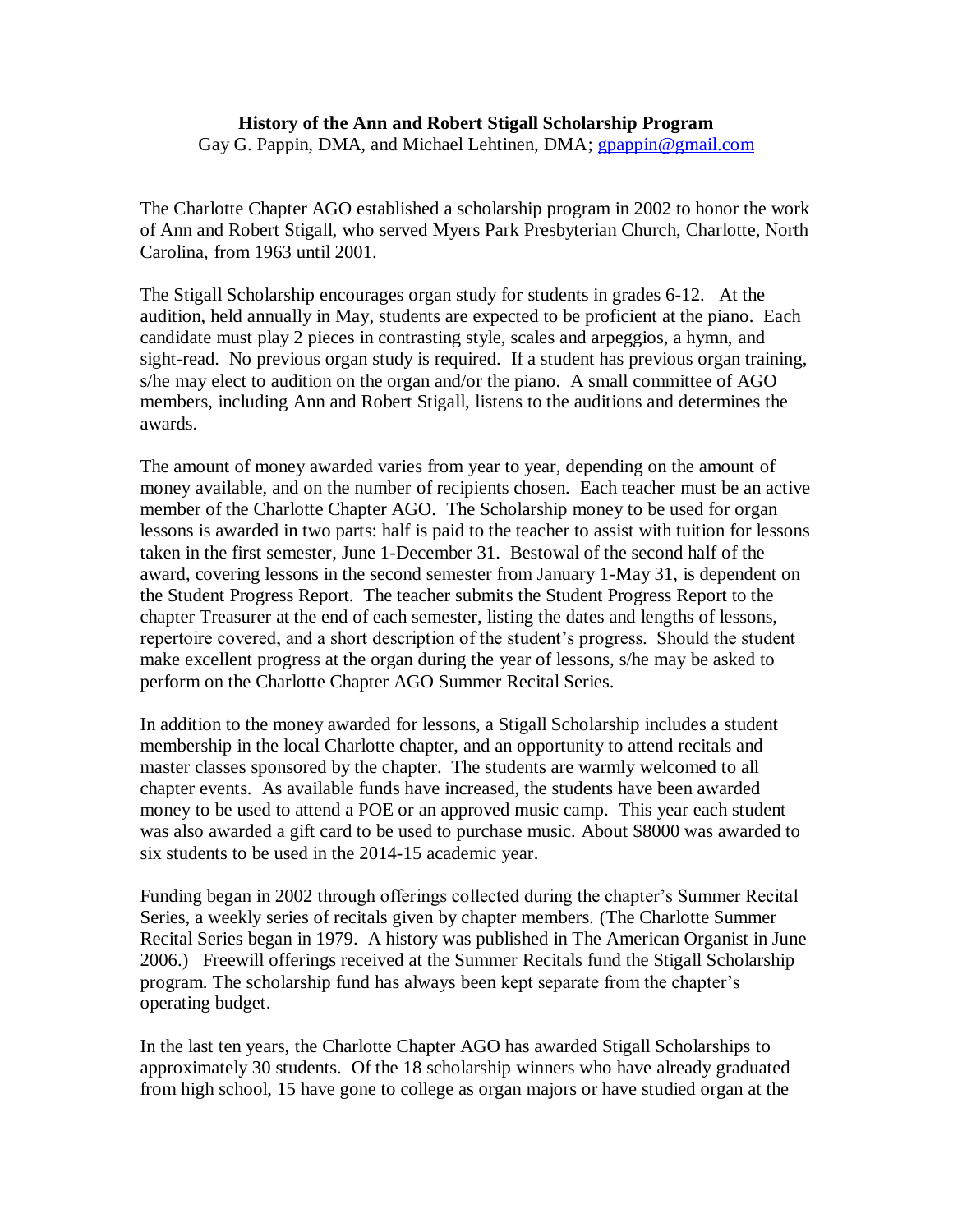college level; 7 have completed advanced graduate degrees or are working toward an advanced degree in organ performance, sacred music, or choral conducting. Currently, 11 are employed as church musicians.

Ann and Robert Stigall have enjoyed getting to know the students over the years and have marveled at the progress of the young musicians: "Over the past twelve years it has been exciting and gratifying to observe the progress of many young people who received the scholarship in their teenage years and then went on to attend excellent music schools from which they received degrees in organ. Some of them have pursued graduate study in organ and church music and are now in churches where they play and direct the music program and teach others. Several of these young people have returned to Charlotte to play recitals in the Summer Series."

The members of the Charlotte Chapter take great pride in the Stigall Scholarship program,

volunteering to perform on the Summer Recital Series, and making financial contributions to the scholarship fund. We encourage all chapters, both small and large, to create a scholarship fund to provide organ lessons and/or POE experiences for the organists of tomorrow.

# **2021 Cooper-Miller Organ Scholarship**

\_\_\_\_\_\_\_\_\_\_\_\_\_\_\_\_\_\_\_\_\_\_\_\_\_\_\_\_\_\_\_\_\_\_\_\_\_\_\_\_\_\_\_\_\_\_\_\_\_\_\_\_\_\_\_\_\_\_\_\_\_\_\_\_\_\_\_\_\_\_\_

\$1,500 Cash Award Presented by the Central North Carolina Chapter American Guild of Organists Scholarship Chair, Lorraine Magnuson, [raineymag@gmail.com](mailto:raineymag@gmail.com)

The Cooper-Miller Organ Scholarship is presented in memory of two distinguished organists from Raleigh, North Carolina:

Harry Cooper, D.Mus., FAGO, born December 1897, died May 1986. Dr. Cooper was a member of the AGO from 1920 until his death. He was long-time head of the organ department at Meredith College; organist/choir master at Christ Episcopal Church Raleigh for many years; subsequently served at First Baptist Church, Raleigh for years; and was a consultant on organs.

Catherine Ritchey Miller, born June 1904, died January 1998. She was a member of the AGO from 1933 until her death and was an honorary member of the Central North Carolina Chapter since 1990. Mrs. Miller was long-time organist at Edenton Street United Methodist Church and also served later at White Memorial Presbyterian Church.

Scholarship Mission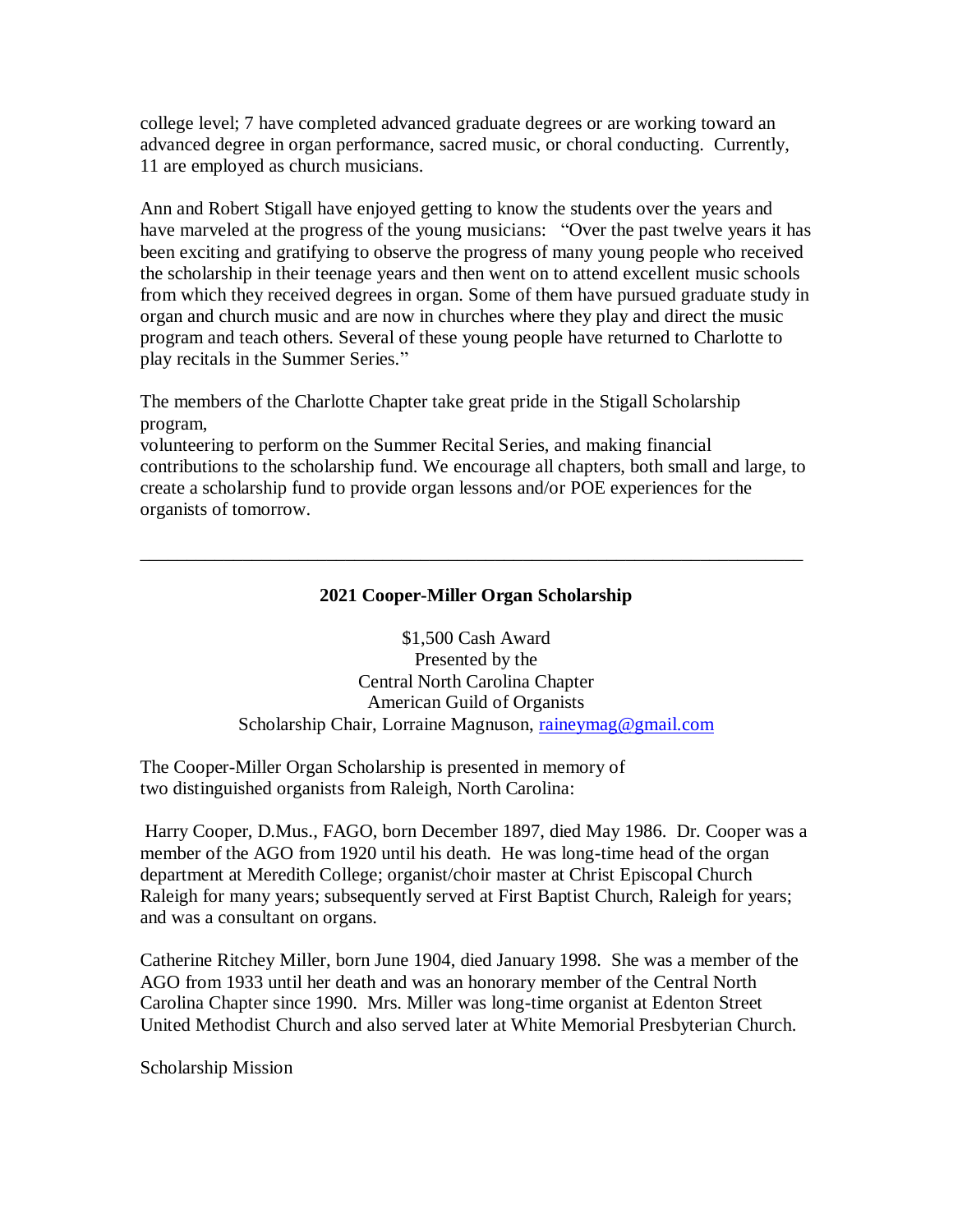To encourage promising young musicians and support them in the early stages of their education in organ.

Critical Dates

Applications will be solicited from area teachers, churches, and musicians in the Fall of 2020. Deadline for submitting an application is January 15, 2021. Auditions by video recording will be accepted by February 15. Winner(s) will be announced by March 1.

### Donations Welcome

The Cooper-Miller Organ Scholarship Fund is the perfect way to memorialize or honor someone who loves and supports sacred music. It is also an important way to identify, support and develop the organists needed to continue the great tradition of sacred music in worship services.

Information and Donations: Application Forms: Lee Harris Lorraine Magnuson, Chair 210 West Boulevard 919-870-6942 Laurinburg, N.C. 28352 raineymag@gmail.com Make check out to Central NC Chapter

Application Process

Application Deadline: January 15

A complete application will include:

1) Application Form

2) Letter of Recommendation from teacher(s) including both specific criteria on a set scale and descriptive comment

3) Student's written statement of goals and intentions in organ study and service

4) Statement from parents/guardian/responsible party that they will encourage/support student's interest in studying organ

Note: A statement of financial need from parents/guardian/responsible party may be submitted.

Eligibility Criteria

• Age range 13-18. For the upper age limit, student should be 18 at the time of the audition and still be in high school

- Intermediate keyboard skills
- Serious approach and desire to learn organ
- Recommendation of teacher(s)

Audition Procedures

Auditions in 2021 will be by recording. Please submit your recording by Monday, February 15 to Lorraine Magnuson. This could be a cellphone video which can be sent by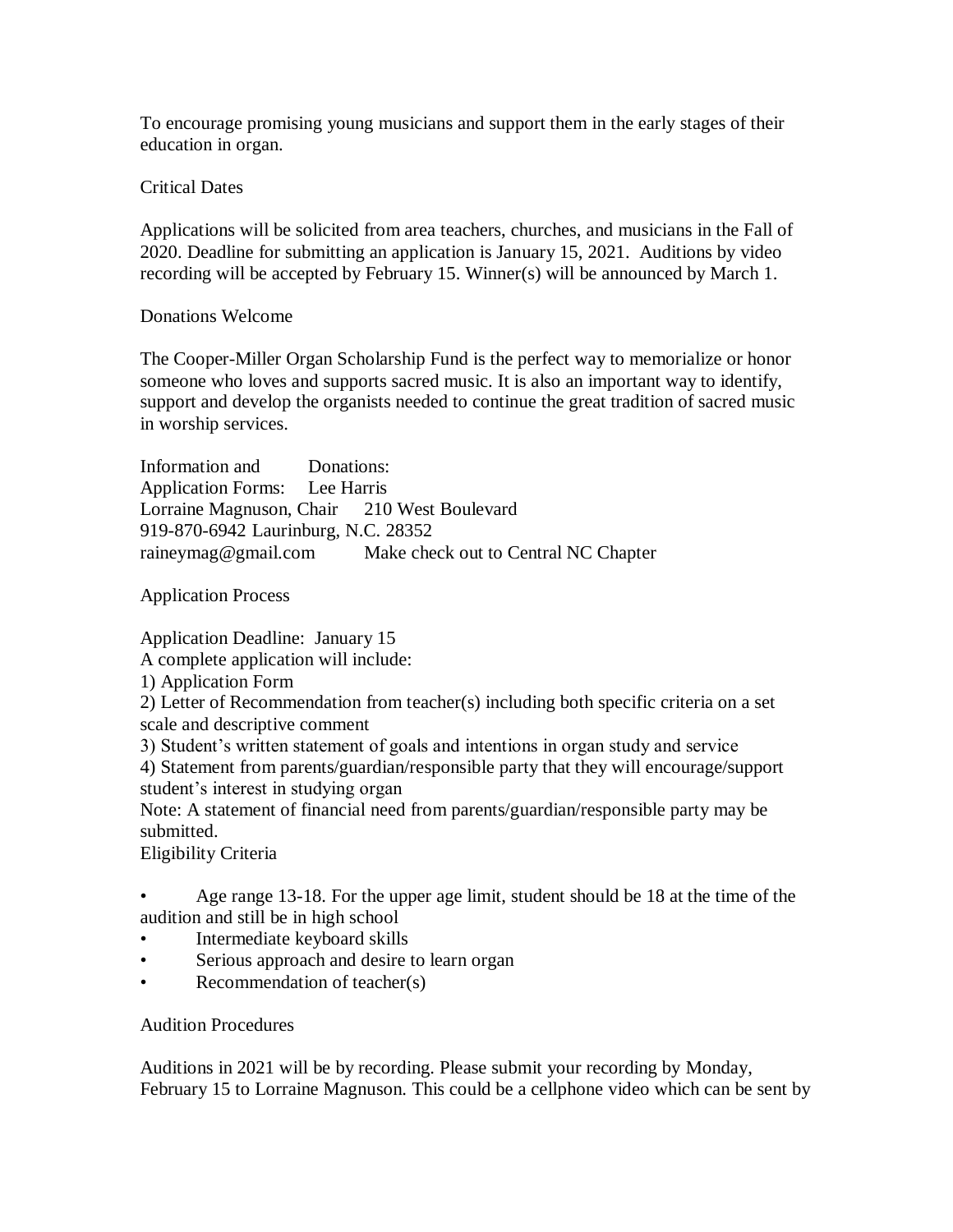email; or, a video to be accessed via a Facebook or YouTube website. If there are technical difficulties, the audition may be audio only.

Applicants should choose a hymn or song from their faith tradition and prepare two verses as though they were being sung in a service of worship. Applicant should also prepare a solo appropriate in a worship service, plus a third piece of the applicant's choosing. Student may choose to perform on either piano or organ. Performances will be evaluated by a panel of judges and recommendations will be made to the scholarship committee. Decision will be announced by March 1.

### Financial Goal

Maximum value of award is \$1500. In addition, the winner receives a 2-year student membership in AGO. The award may be used for any of the following: educational events, private organ lessons, organ shoes, and music. NOTES:

• Scholarship committee and judges will make final determinations of awards and specific amounts for the best usage and stewardship of the funds.

- Judges reserve the right not to award any prize.
- Decision of the judges is final.
- A candidate cannot win 2 years in succession.
- Recipients will be invited to perform at a chapter meeting.

#### **The Dayton Organ Academy Founded 1983 under Chapter Dean Wilma Meckstroth** Rachel Lammi, Academy Chair, [rachel.spry@gmail.com](mailto:rachel.spry@gmail.com)

The Dayton Organ Scholarships began in 1989 with \$2000. This money was originally designated to pay Organ Academy teachers. Immediately, these funds became used for college scholarships, adult independent studies, and pipe organ encounter scholarships. Priscilla Acuff current manages our scholarship program.

There have been 11 female and 8 male teachers over the 38 years of the Academy. They have included Judy Bede, Dr. Richard Benedem, Mary Anne Blazer, Joanne Buck, Fred Chatfield, Rev. Earle Copes, Dr. David Crean, Terry Donat, Danielle Guilbault, Devon Howard, Effie Sue Kemerley, Dr. Alan Kimbrough, Rachel Lammi, Joan McConnell, Lee McGinty, Wilma Meckstroth, Julane Rogers, Jerry Taylor, Phyllis Warner, Dr. Ritter Werner.

There have been three academy chairs: Wilma Meckstroth 1983-2015 Rachel Lammi 2015-1017; 2018-pressent Dr. David Crean 2017-2018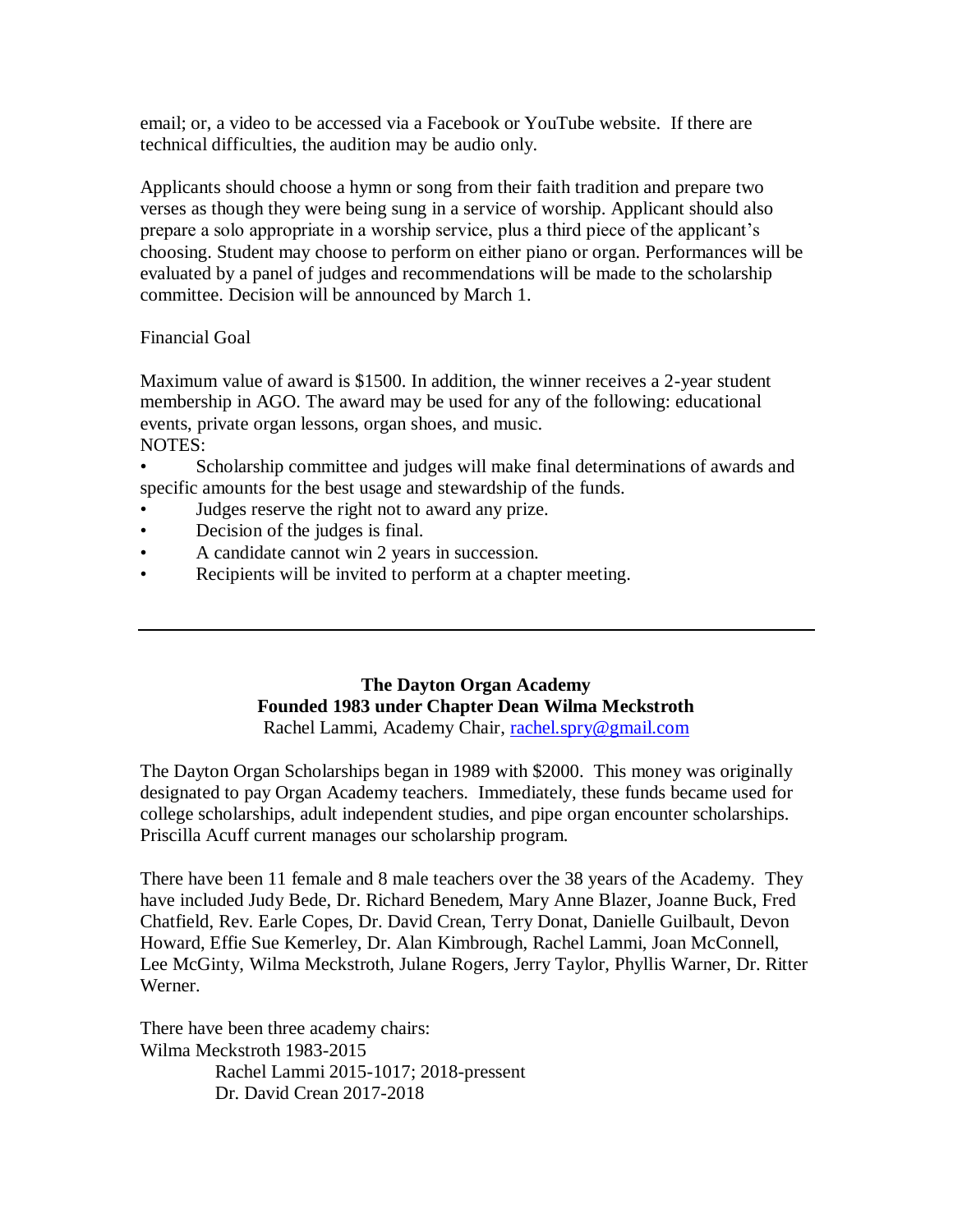The current teachers are Danielle Guilbaugh (Christ UMC) and Effie Sue Kemerley. Terry Donat, Dr. Alan Kimbrough, and Rachel Lammi are available for teaching when we find more students. Currently, there is one female and one male current student. There have been 48 female and 26 male students over the 38 years of the Academy. The Academy teachers teach pro-bono.

Academy auditions are held in April/May. We ask students prepare a Bach invention (or another piece demonstrating independence of hands), a contrasting piece, and a hymn. We also have the students sight read. Qualified students receive one year of free lessons. They perform at the May Guild meeting, which doubles as their re-audition for a second year. Before 2018, students could receive additional years of lessons. Due to a wait list at the time and a few students who became laxed in their practice, we reduced the number of years to two. Students are responsible for purchase of shoes and music. The Dayton Chapter has a music library. It is currently housed on the third floor of Westminster Presbyterian Church, Dayton. Students may borrow scores, or purchase with small donation.

One a personal note, I am an organist today thanks to two of these three programs. I was a student of Phyllis Warner in the academy from 1993-1995. I received two scholarship for college study, one in 1995 and one in 1996. My family could not afford the lessons otherwise.

There are two factors I see as to why the Dayton Chapter has a strong female involvement in organ scholarship and leadership. The first is because we have females in leadership. The second is because the conservative nature of the churches in this region see woman as needing supplemental income for family life. I do not enjoy the reality of the second factor, but that does not remove the reality. We get many homeschool applicants. The young ladies often wear long skirts.

> **AGO San Diego Scholarship Program** Leslie Wolf Robb Education Coordinator, San Diego AGO [education@agosd.org](mailto:education@agosd.org)

San Diego AGO's scholarship program began in 1960 with a bequest given for that purpose. Several other bequests followed (including an oil well in Texas!). These bequests, along with donations over the years, give us an endowment that today exceeds \$86,000. We also have a policy of donating \$50 to the scholarship fund in memory of each member who passes away. Annual awards today average a total of \$3,000, allowing the principal to continue to grow.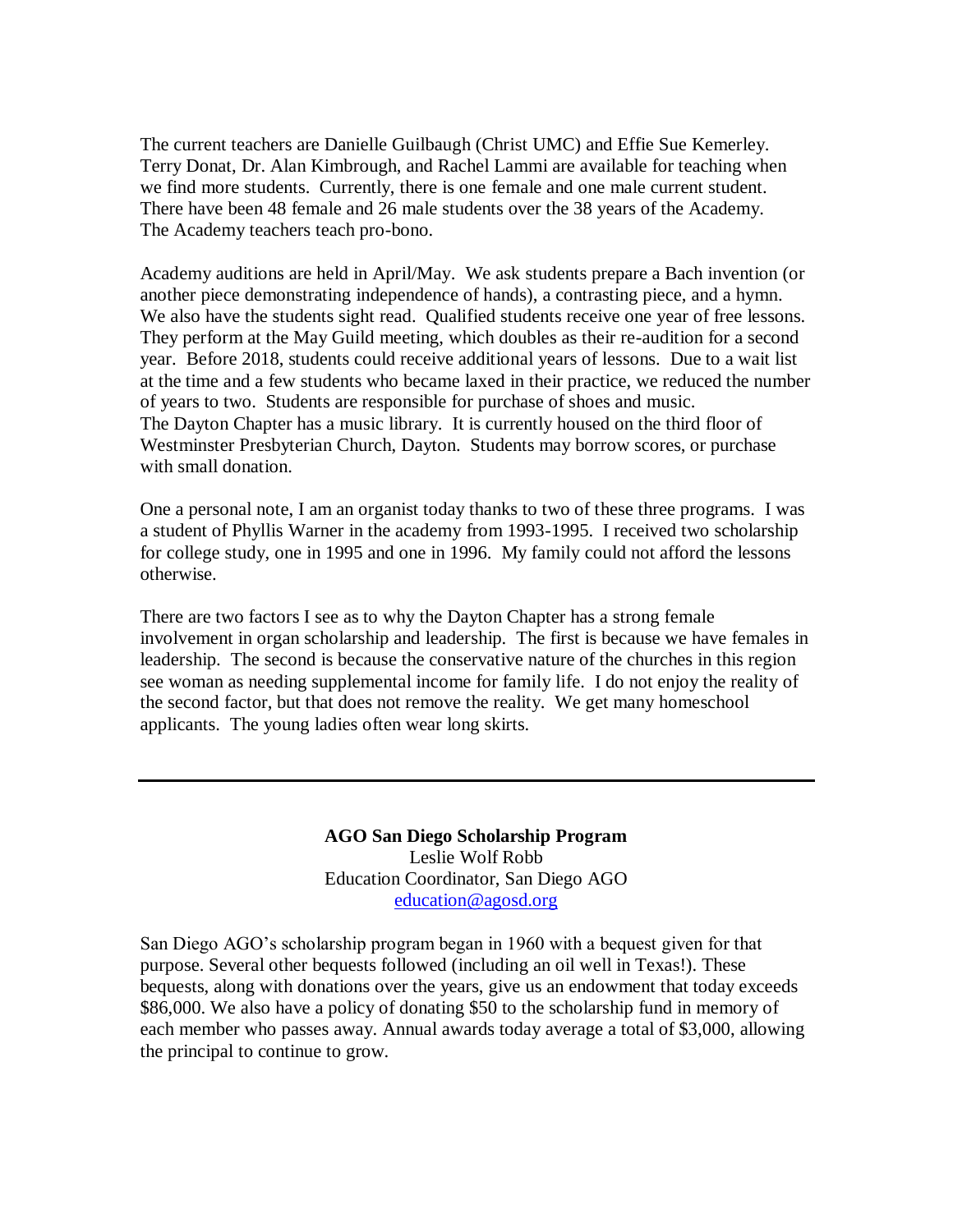Our scholarship program, like many others, began as a traditional 1st place/2nd place competition with junior and senior divisions. This format, however, never drew more than a few applicants in each division. The scholarship committee, with the approval of the board, combined the two funds, changed the awards criteria to a tuition grant program, removed all age limits, and invited pianists to apply for tuition grants to study organ as well as continuing to provide tuition grants to organ students. We have developed a leveled progression of repertoire, available on our chapter website http://agosd.org/ and divide participants into three groups – Novice, Intermediate, and Advanced. A typical year's awards are as follows:

Piano:  $4 \& $200 = $800$  (covers 6 half-hour lessons) Novice:  $7 \& $150 = $1,050$ 

Intermediate: 2 @ \$200 = \$400 Advanced: 2 @ 250 = \$500

8 Honors "bonuses"  $\omega$  \$50 = \$400 Checks to be issued: \$3,150

The average number of participants in the annual auditions since that time has been 15 – 25 students per year. Most have participated multiple times and have grown considerably in their organ skills. Some have gone on to study organ at college, some have become church musicians, some have become performers...some attend organ concerts regularly, some serve on organ committees... but all had the opportunity to meet, get to know, and fall in love with the King of Instruments! For a number of years we have partnered with the Spreckels Organ Society, which provides additional first, second, and third place cash awards to the top performers in the auditions and invites the top 6-8 students to perform on one of the Sunday afternoon concerts at the Spreckels Organ Pavilion.

Our auditions are held at a local church (different each year), and students are allowed practice time. As education coordinator for our chapter, I manage applications through Wufoo and requests for practice time via email, and keep the church informed of changes. Students register for the auditions through links on our chapter website's education page.

We provide an AGO membership to each student who auditions. We have a fall student recital to give the students an opportunity to perform.

We always approach churches with the invitation to partner with our chapter to grow the next generation of organists, and their staffs and congregation appreciate having the opportunity to

help. We always invite them to the live auditions and the honors concert, and make sure that they receive copies of the audition program along with a few photos. Auditions have worked most smoothly for us when we partner with a church that has someone on site through the early evening hours and where the organ has multiple memory levels.

We promote our auditions to our own members and encourage them to promote the auditions to their piano and organ students, children's choir members, and interested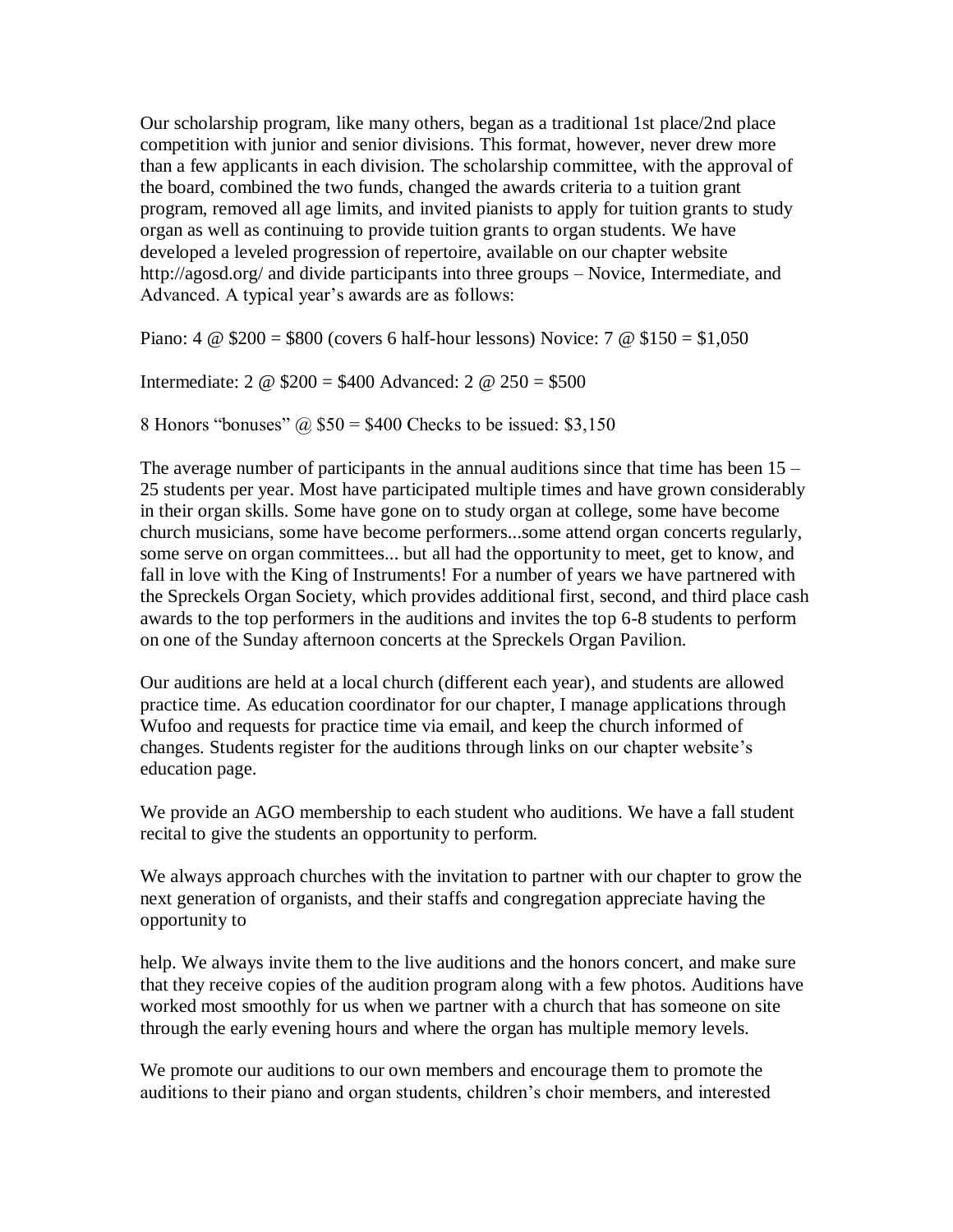church members. We also promote them through our local chapters of Choristers Guild, Music Teachers Association of California, and the Spreckels Organ Society. We also promote them during our Pipe Organ Encounters (our chapter has hosted six of these). Many of our students have participated in the Southern California Junior Bach Festival and Concordia University Irvine's Keyboard Day, providing us with additional opportunities to promote organ study.

We have a collection of used organ shoes, used music, and pedal extenders to loan to students as they begin their studies. This helps ease the cost for parents. The Spreckels Organ Society has recently started a practice organ loaner program for students, where the Society bears the cost of moving and maintaining the organ. One student is already enjoying his loaner Hammond organ, and a Baldwin organ will be available after some repair work has been done.

For 2020 and 2021, our auditions are virtual, since churches here are still have some pandemic restrictions. We look forward to returning to live auditions in 2022.

We have found that the most successful way to have students consider organ study is to INVITE them, rather than waiting for them to think of this on their own.

While we are delighted that a number of students who have participated in our auditions have gone on to study organ and have careers as church and/or concert organists, we believe that even those who do not choose organ as a career will be those who attend organ concerts, serve on organ committees at their churches, and, because of their introduction to the King of Instruments, will help us ensure a vibrant future for both organists and the organ.

\_\_\_\_\_\_\_\_\_\_\_\_\_\_\_\_\_\_\_\_\_\_\_\_\_\_\_\_\_\_\_\_\_\_\_\_\_\_\_\_\_\_\_\_\_\_\_\_\_\_\_\_\_\_\_\_\_\_\_\_\_\_\_\_\_\_\_\_\_\_

# **The Central Iowa Chapter Organ Scholarship (CIAOS) Fund** Miriam Zach, Dean**;** [info@ciaago.org](mailto:info@ciaago.org)

The Central Iowa Organ Scholarship (CIAOS) Fund is established to foster musicians of all ages interested in beginning organ study in Central Iowa. Each application will be reviewed individually by the Central Iowa AGO Executive Committee.

FAQs:

# **Q1) Do I need to continue taking piano lessons if accepted for scholarship?**

Continued piano studies and theory lessons are necessary for advancement on the organ. Your organ instructor will evaluate and help determine this as organ lessons progress.

# **Q2) What will scholarship funds pay for?**